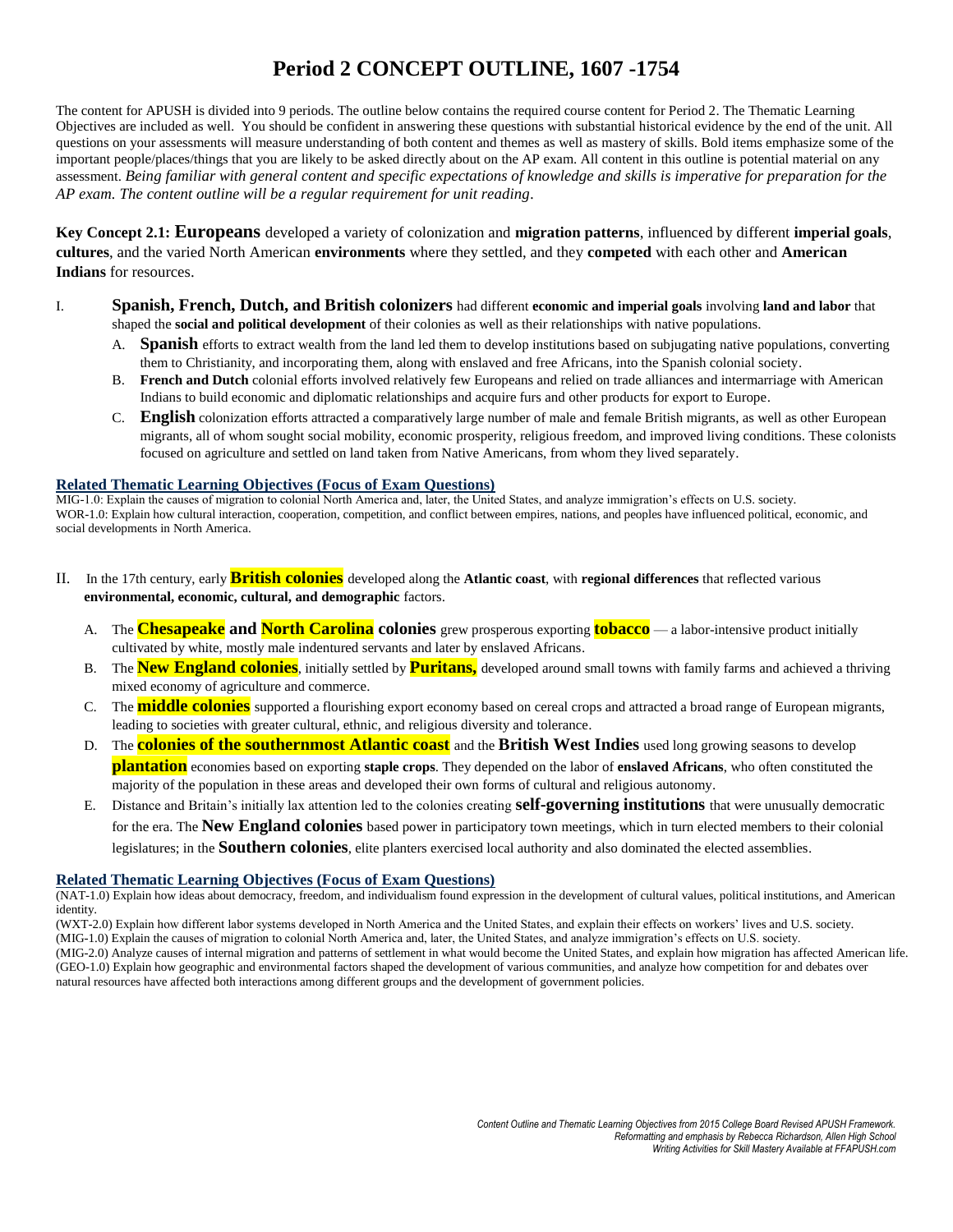- III. **Competition over resources** between **European rivals** and **American Indians** encouraged industry and trade and led to **conflict** in the Americas.
	- A. An **Atlantic economy** developed in which goods, as well as enslaved **Africans** and **American Indians**, were exchanged between Europe, Africa, and the Americas through extensive trade networks. European colonial economies focused on acquiring, producing, and exporting commodities that were valued in Europe and gaining new sources of labor.
	- B. Continuing **trade** with Europeans increased the **flow of goods** in and out of American Indian communities, stimulating cultural and economic changes and spreading **epidemic diseases** that caused radical demographic shifts.
	- C. **Interactions** between **European rivals** and **American Indian** populations fostered both accommodation and **conflict**. French, Dutch, British, and Spanish colonies **allied** with and armed American Indian groups, who frequently sought alliances with Europeans against other Indian groups.
	- D. The **goals and interests** of **European leaders** and **colonists** at times diverged, leading to a growing mistrust on both sides of the Atlantic. Colonists, especially in **British North America**, expressed dissatisfaction over issues including territorial settlements, frontier defense, self-rule, and trade.
	- E. **British conflicts with American Indians** over land, resources, and political boundaries led to military confrontations, such as **Metacom's War** (King Philip's War) in New England.
	- F. **American Indian resistance** to Spanish colonizing efforts in North America, particularly after the **Pueblo Revolt,** led to Spanish accommodation of some aspects of American Indian culture in the Southwest.

## **Related Thematic Learning Objectives (Focus of Exam Questions)**

(WXT-2.0) Explain how patterns of exchange, markets, and private enterprise have developed, and analyze ways that governments have responded to economic issues. (CUL-4.0) Explain how different group identities, including racial, ethnic, class, and regional identities, have emerged and changed over time. (WOR-1.0) Explain how cultural interaction, cooperation, competition, and conflict between empires, nations, and peoples have influenced political, economic, and social developments in North America.

Key Concept 2.2: The **British colonies** participated in political, social, cultural, and economic exchanges with Great Britain that encouraged both stronger bonds with Britain and resistance to Britain's control.

- I. **Transatlantic commercial, religious, philosophical, and political exchanges** led residents of the **British colonies** to evolve in their political and cultural attitudes as they became increasingly tied to Britain and one another.
	- A) The presence of different **European religious and ethnic groups** contributed to a significant degree of **pluralism** and intellectual exchange, which were later enhanced by the first **Great Awakening** and the spread of **European Enlightenment** ideas.
	- B) The **British colonies** experienced a gradual **Anglicization** over time, developing **autonomous political communities** based on English models with influence from **intercolonial commercial ties**, the emergence of a **trans-Atlantic print culture**, and the spread of **Protestant evangelicalism**.
	- C) The **British government** increasingly attempted to incorporate its North American colonies into a coherent, **hierarchical**, and **imperial structure** in order to pursue **mercantilist** economic aims, but conflicts with colonists and **American Indians** led to erratic enforcement of **imperial policies**.
	- D) **Colonists' resistance** to imperial control drew on local experiences of **self-government**, evolving ideas of liberty, the political thought of the **Enlightenmen**t, greater religious independence and diversity, and an ideology critical of perceived corruption in the **imperial system**.

## **Related Thematic Learning Objectives (Focus of Exam Questions)**

<sup>(</sup>NAT-1.0) Explain how ideas about democracy, freedom, and individualism found expression in the development of cultural values, political institutions, and American identity.

<sup>(</sup>POL-1.0) Explain how and why political ideas, beliefs, institutions, party systems, and alignments have developed and changed.

<sup>(</sup>WXT-2.0) Explain how patterns of exchange, markets, and private enterprise have developed, and analyze ways that governments have responded to economic issues. (CUL-1.0) Explain how religious groups and ideas have affected American society and political life.

<sup>(</sup>CUL-2.0) Explain how artistic, philosophical, and scientific ideas have developed and shaped society and institutions.